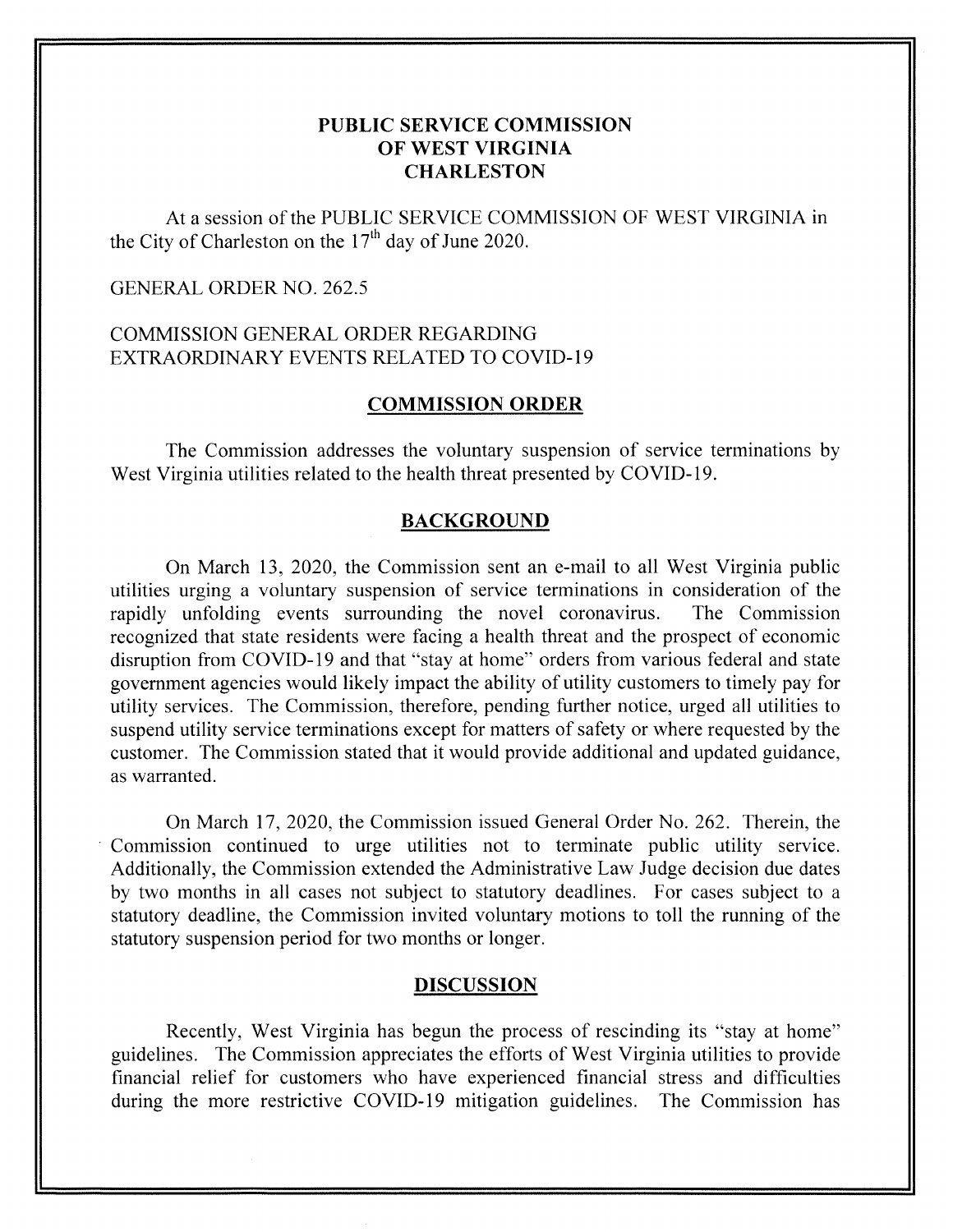received numerous informal inquiries about whether termination of utility service may resume. The Commission has also been advised that some utilities that voluntarily suspended termination of utility service experienced significant cash flow deficiencies. In a few instances, utilities have requested rate relief for COVID-19 expenses, including the loss of cash flow from suspension of utility service termination activities. anticipated in the March 13, 2020 e-mail, the Commission determines that further guidance regarding utility service termination is warranted at this time.

Initially, we note that on May 15, 2020, the Commission issued General Order No. 262.4 containing rate relief mechanisms for use by public utilities suffering economic impacts of COVID-19.

In this Order, the Commission describes the process for resuming service terminations for utilities that suspended terminations pursuant to the March e-mail. Because some utilities may have continued to issue termination notices without the intent to terminate,' we believe the utilities should "restart" the disconnection process from the beginning for all customers. This will give proper notice to customers that termination for nonpayment subject to notice after July 1, 2020, will occur if they do not pay their outstanding balances or make deferred payment arrangements with the utility.

'Therefore, West Virginia utilities that voluntarily suspended utility service terminations as requested by the Commission may begin the notice of termination process effective July 1, 2020, if they choose to do so, subject to the following guidelines:

1. notice for termination of service. Termination notices issued prior to July 1, 2020 are not considered valid

2. Utilities desiring to terminate service may, starting on and after July 1, 2020, issue a new notice of termination to customers who are subject to termination pursuant to the applicable Commission rules and regulations.

3. **A** utility must provide notice to its customers that it is restarting the termination of service process effective with termination notices issued after July 1, 2020. This additional notice should be provided on the actual termination notice, if possible, or in instances where programming changes to termination notices is not possible, the utility may issue a news release notifying customers of the restart of the termination of the utility service process.

4. voluntary termination suspension period. Utilities should not assess late payment fees for balances accrued during the

 $<sup>1</sup>$  Some residential customer assistance agencies require termination notices to process assistance checks.</sup>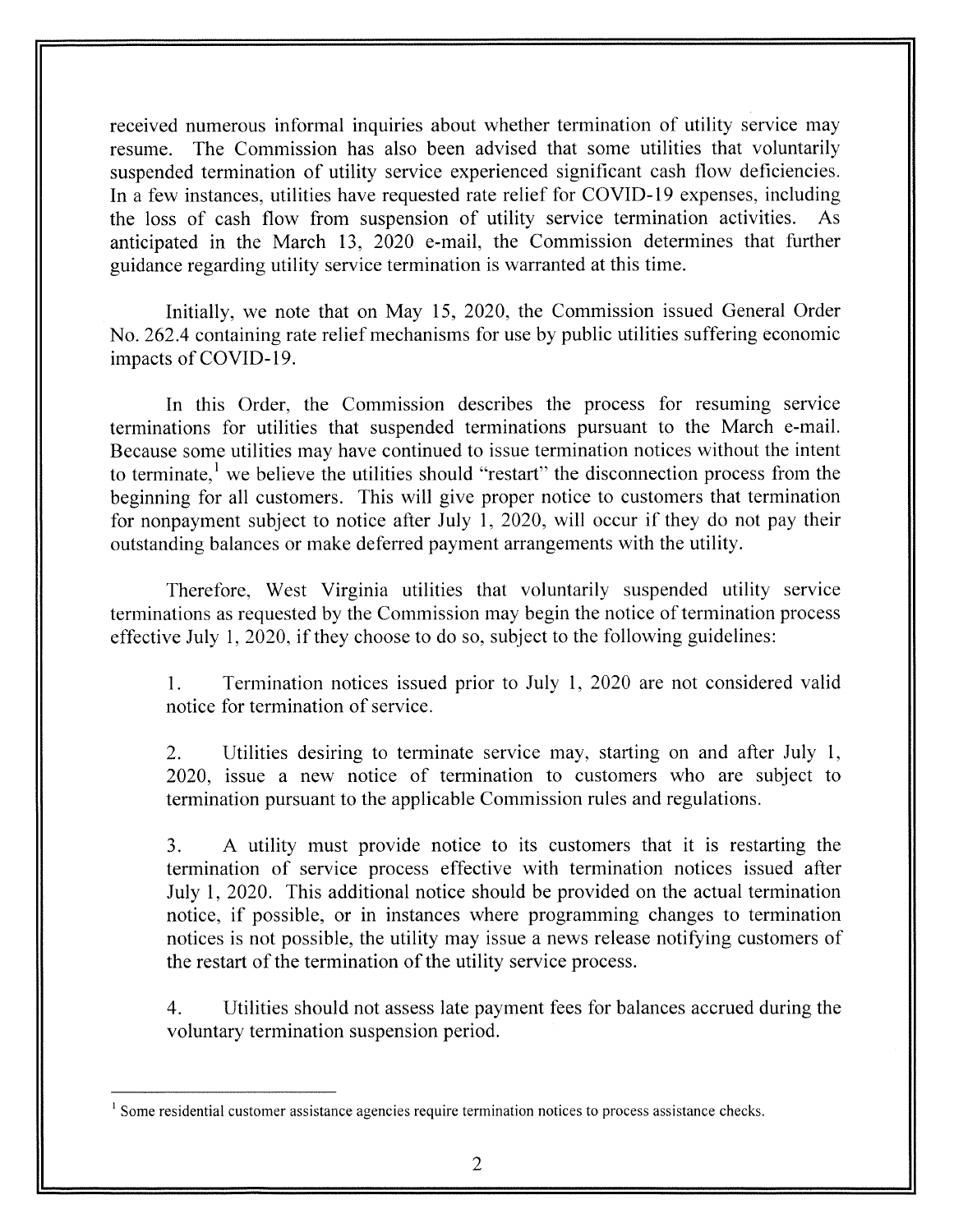In addition, the Commission termination rules require that utilities negotiate reasonable deferred payment plans with customers who have significant past-due balances. The Commission urges utilities to utilize deferred payment plans in consideration of their customers' ability to pay during this period, including commercial customers impacted by COVID- 19 restrictions.

#### **FINDINGS OF FACT**

1. West Virginia is beginning to reopen businesses.

2. Many West Virginia utilities discontinued termination for nonpayment of bills during the early months of the pandemic.

### **CONCLUSIONS OF LAW**

1. Terminations for nonpayment should be subject to conditions that will give customers notice of the resumption of actual terminations.

2. Allowing additional time and notice prior to resuming terminations is reasonable considering the disruptions caused by the novel coronavirus.

#### **ORDER**

IT IS THEREFORE ORDERED that public utilities may resume disconnection for nonpayment pursuant to the guidelines described herein.

IT IS FURTHER ORDERED that on entry of this order this case shall be removed from the Commission docket of open cases.